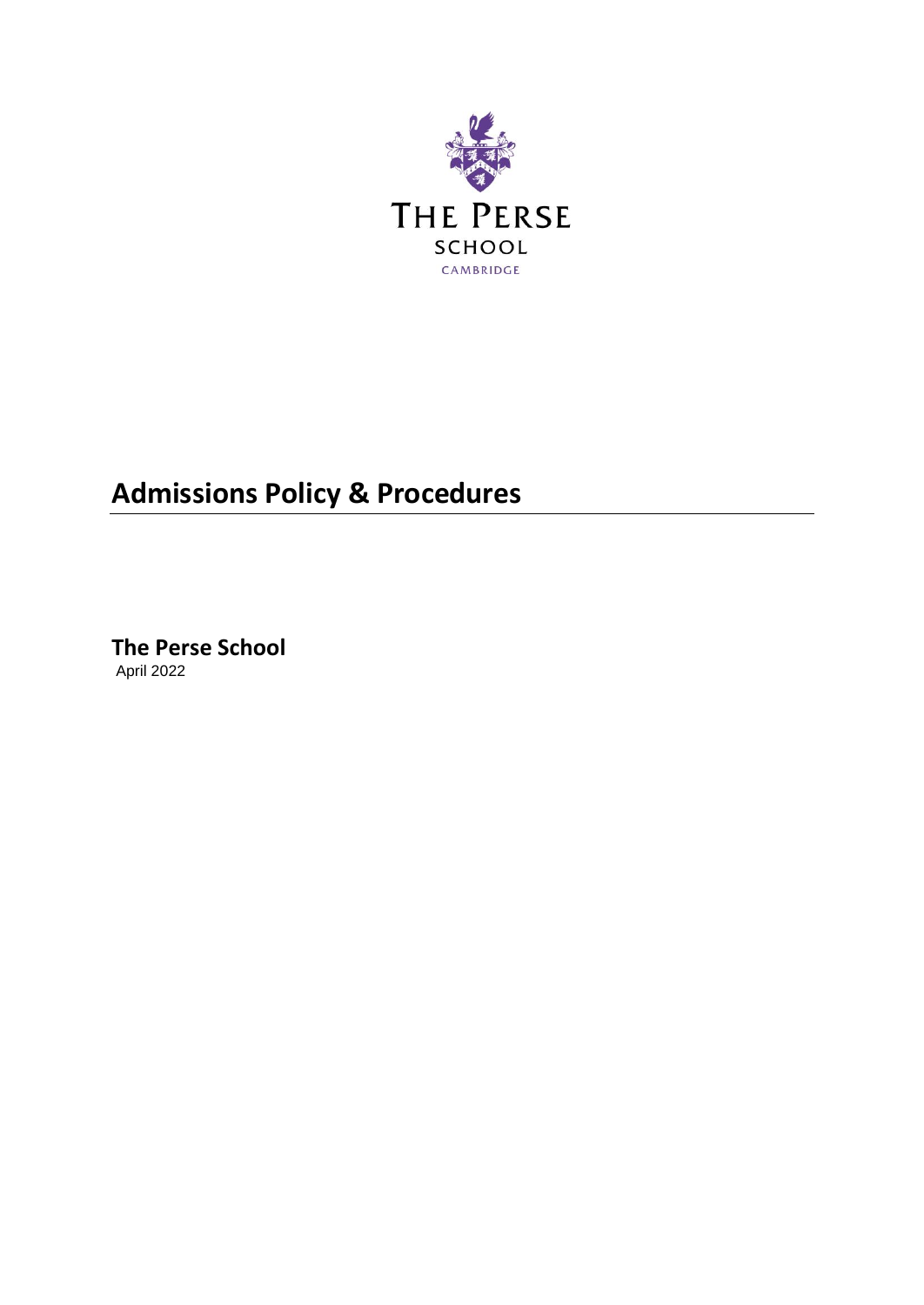# **This policy can be made available in large print or other accessible format if required.**

# **Introduction**

- 1. The Perse School ("the School") is an independent day school in Cambridge for pupils aged between 3 and 18. It comprises the Relevant Schools (the Perse Pelican Nursery and Pre-Preparatory School including the EYFS setting (**the Pelican School**), the Perse Preparatory School (**the Prep School**) and the Perse Upper School (**the Upper School**).
- 2. The Head of the Relevant School (the Head) is responsible for admissions and the operation of this policy.
- 3. The aims of this policy are:
	- (i) To ensure compliance with the School's charitable purposes and its responsibilities under the Equality Act 2010.
	- (ii) To set selection criteria and procedures that are consistent with this charitable purpose and fair to all applicants.
	- (iii) To identify applicants whose academic and other abilities appear to match the ethos and standards of the School and whose personal qualities suggest they have the potential to contribute sufficiently to the school community and benefit from the many opportunities that are offered here.
- 4. This policy has regard to the following guidance and advice:
	- (i) [Children Missing Education \(DfE, September 2016\);](https://www.gov.uk/government/publications/children-missing-education)
	- (ii) [School Attendence \(DfE, August 2020\).](https://www.gov.uk/government/publications/school-attendance)
- 5. The selection criteria, admissions process and interview procedure are determined and reviewed from time to time by the Governors of the School.
- 6. Please refer to Appendices 1-3 below for specific information relating to each individual school.

# **Special Educational Needs and Disability**

- 7. The School is inclusive and welcomes applicants with disabilities and special educational needs. It promotes a positive culture towards inclusion of disabled people and those with special educational needs and it will not treat an applicant less favourably on these grounds. However, at present, its facilities, physical and otherwise, for the disabled and those with special educational needs are limited but it will do all that is reasonable to comply with its legal and moral responsibilities under the *Equality Act 2010* in order to accommodate the needs of applicants who have disabilities for which, with reasonable adjustments, the School can cater adequately.
- <span id="page-1-0"></span>8. The School must be made aware of any known disability or special educational need which may affect a child's ability to participate in the admissions procedure and take full advantage of the education provided at the School. Parents or guardians of an applicant who has any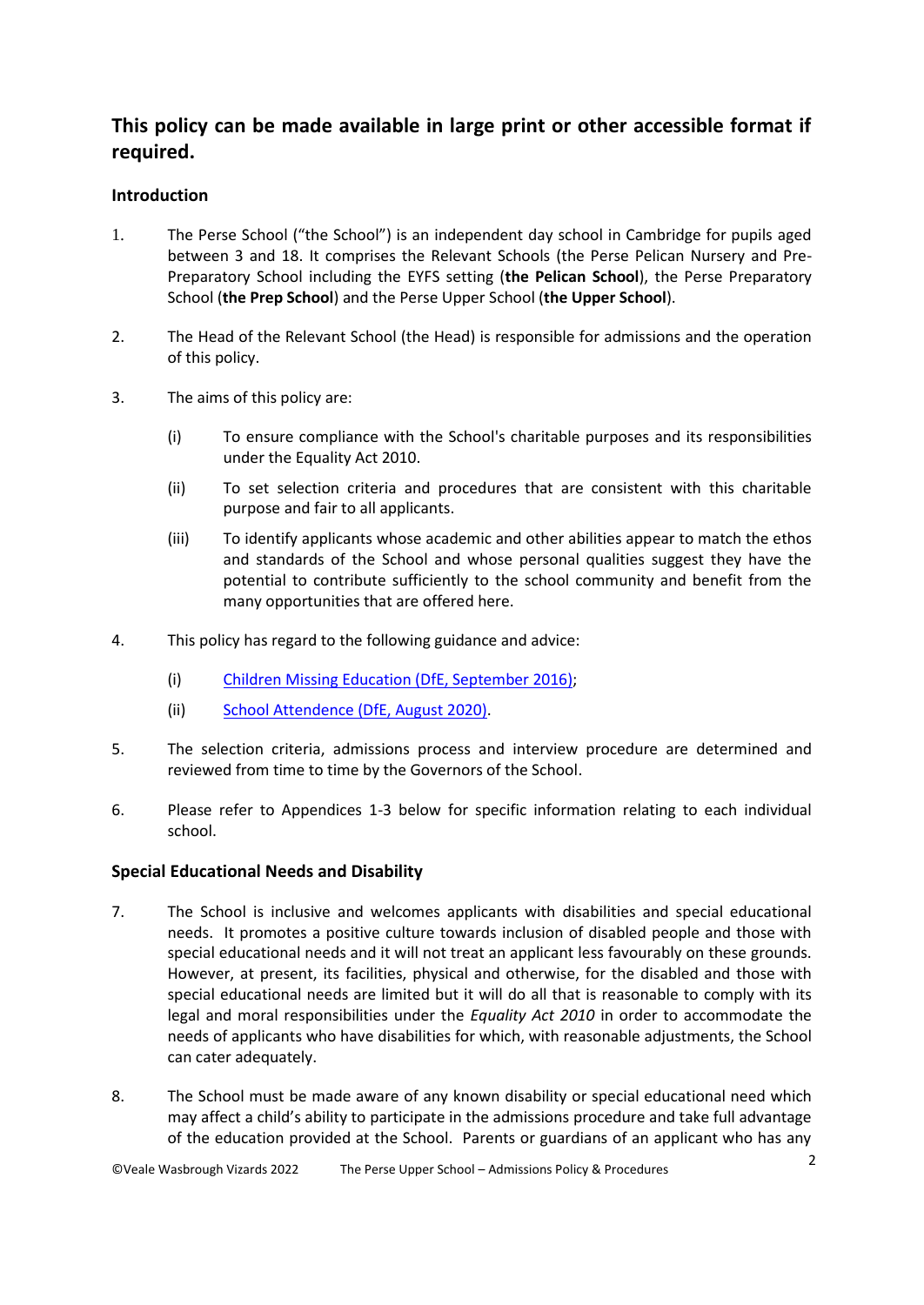disability or special educational needs must provide the Head with full written details as specified on the Confidential Information section of the Registration Form when applying for admission and any additional relevant information at least two weeks before attending an interview or External Entrance Test at the School.

<span id="page-2-0"></span>9. The School shall determine the reasonable adjustments that are required for the applicant based on the information provided, in accordance with the School's obligations under equality legislation. The School will consult with parents about the adjustments which can reasonably be made to ensure that the application procedure is accessible for the child and that the School can cater adequately for the child should an offer of a place be made.

### **Bursaries and Scholarships**

- 10. The School has a separate Bursary Policy which is available in the policy section of the School's website.
- 11. A number of scholarships and bursaries are available to pupils on entry to the Upper School.
- 12. The School does not offer scholarships or bursary awards for pupils on entry to the Prep School or the Pelican School.
- 13. Emergency bursaries are available for parents of Upper School and Prep School pupils who experience a significant change in their financial circumstances which could not reasonably have been foreseen at the time of their child's admission to the School.
- 14. The School does not offer emergency bursary awards for parents of Pelican School pupils.
- 15. Please see the School's website for further information or contact the Admissions Department for details.

### **Entry Points**

- 16. The usual entry points to the School are:
	- Pelican School Nursery. In addition, some extra places are available in Reception.
	- Prep School Year 3
	- Upper School Years 7, 9 and 12 (Lower Sixth)
- 17. Pupils may be accepted at other entry points if places are available.
- 18. For the purposes of entry, applicants' ages are calculated according to UK custom. The School does not rigidly apply the 1 September birthday watershed for determining the applicant's eligibility for entry, but an applicant whose birthday falls after 1 September in the year of entry will need to demonstrate that they are of sufficient maturity to cope with the academic and social demands of the School.
- 19. Occasionally, an applicant may have fallen behind in their education due to illness, time spent abroad, etc. In such a case, the School may offer a place in a year lower than the applicant's age would normally imply. Occasionally, the School may also offer an outstanding applicant a place in the Prep School or Upper School a year ahead of their chronological age group. The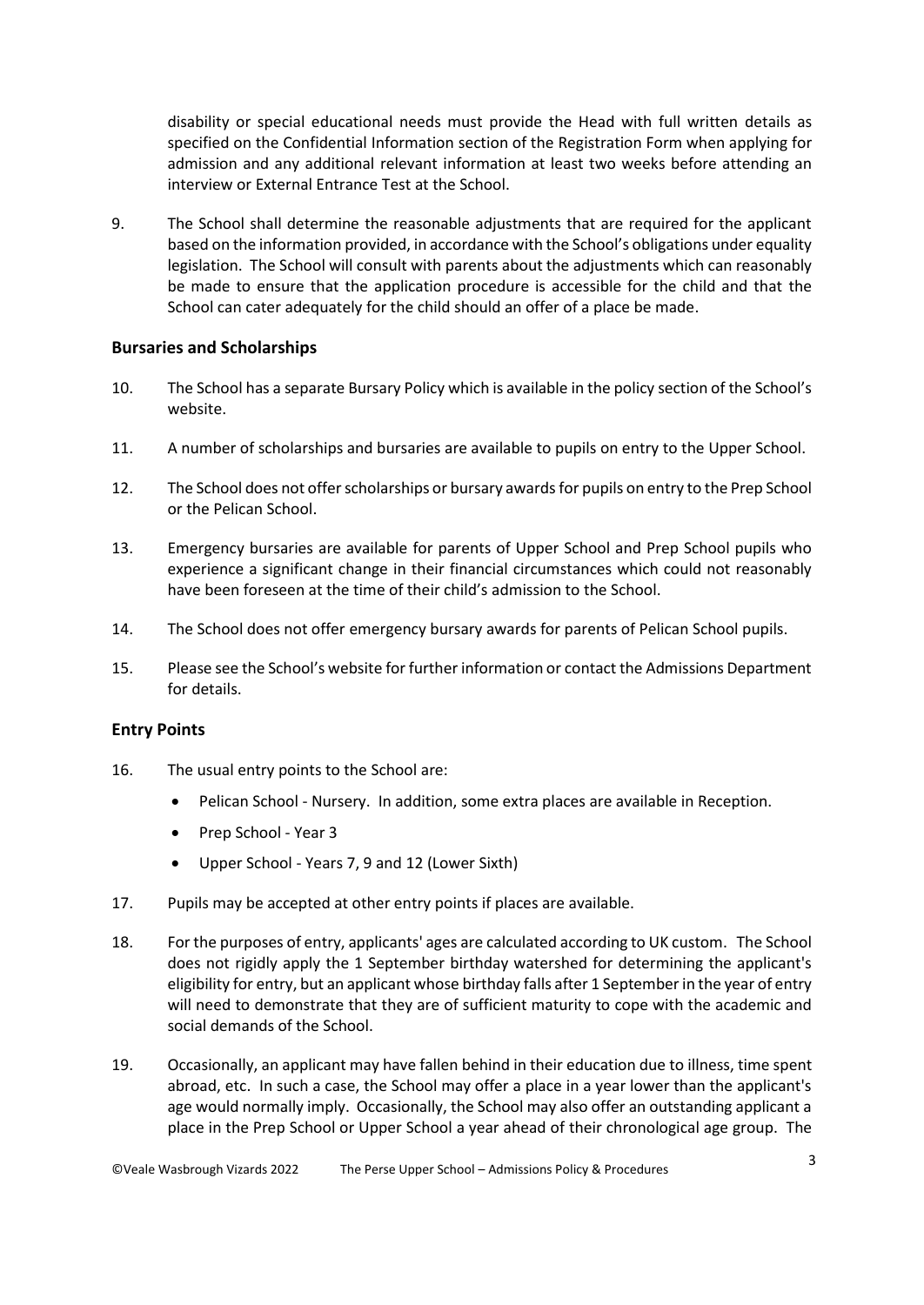Pelican School does not offer applicants a place in a year ahead of their chronological age. Parents or guardians will be consulted before such an offer is made, but the decision as to the appropriate year for the applicant, taking into account all the relevant circumstances, is a matter for the Head, whose decision is final.

### **Entrance Testing**

20. References to the Entrance Test in this policy mean the Assessment Process (Pelican School), External Entrance Test (Prep School and Upper School) or Sixth Form Interview and Tests (Upper School) as appropriate.

#### **Admissions Timetable**

- 21. Open events are held during the year. Parents or guardians of prospective applicants are strongly encouraged to attend, or to arrange a visit to the School, including a tour and meeting with a member of staff, with the prospective applicant prior to applying for admission in order to assess the suitability of the School for the prospective applicant.
- <span id="page-3-0"></span>22. Parents or guardians of external applicants for all years must complete a Registration Form and pay the appropriate Registration Fee where applicable. The Registration Fee is waived in the case of families in receipt of free school meals. The Registration Fee reflects the costs incurred by the School in administering the admissions process before the offer of a place has been made and is non-refundable irrespective of whether or not the registered child actually attends the Entrance Test.
- 23. The School requires consent to testing from at least one parent/guardian and confirmation that all parties with parental responsibility (i.e. legal responsibility) have been made aware of the application and consent to testing. However, consent given by one parent will be overridden if the other parent/guardian objects in writing. All parents/persons with legal parental responsibility for the child must sign the acceptance form to accept the offer of a place unless a separate arrangement has been made with the Bursar.
- 24. The Registration Form and Registration Fee must be received by the School by the closing date for the intended year of entry. The closing date for each school is published in the individual admissions areas of the School's website and can be accessed using the following links - [Pelican School,](https://www.perse.co.uk/admissions/pelican/register/) [Prep School,](https://www.perse.co.uk/admissions/prep/register/) [Upper School](https://www.perse.co.uk/admissions/upper/register/) or [Sixth Form.](https://www.perse.co.uk/admissions/sixth/register/) See also Appendices 1 – 3 below.
- 25. Applicants will be considered as candidates for Admission and Entry to the School when the Registration Form has been completed and returned to the School and the non-refundable Registration Fee paid where applicable. Admission will be subject to the availability of a place and the prospective pupil and the Parents satisfying the admission requirements at the relevant time.
- 26. The information provided on the Registration Form will be used by the School during the admissions process in order to manage and assess the application and the prospective pupil's suitability for a place at the School. The information requested on this form is needed because the School has contractual and statutory duties towards your child. If the prospective pupil is not offered a place, or if the parents do not accept the offer of a place, the School will only retain this information for as long as it needs to.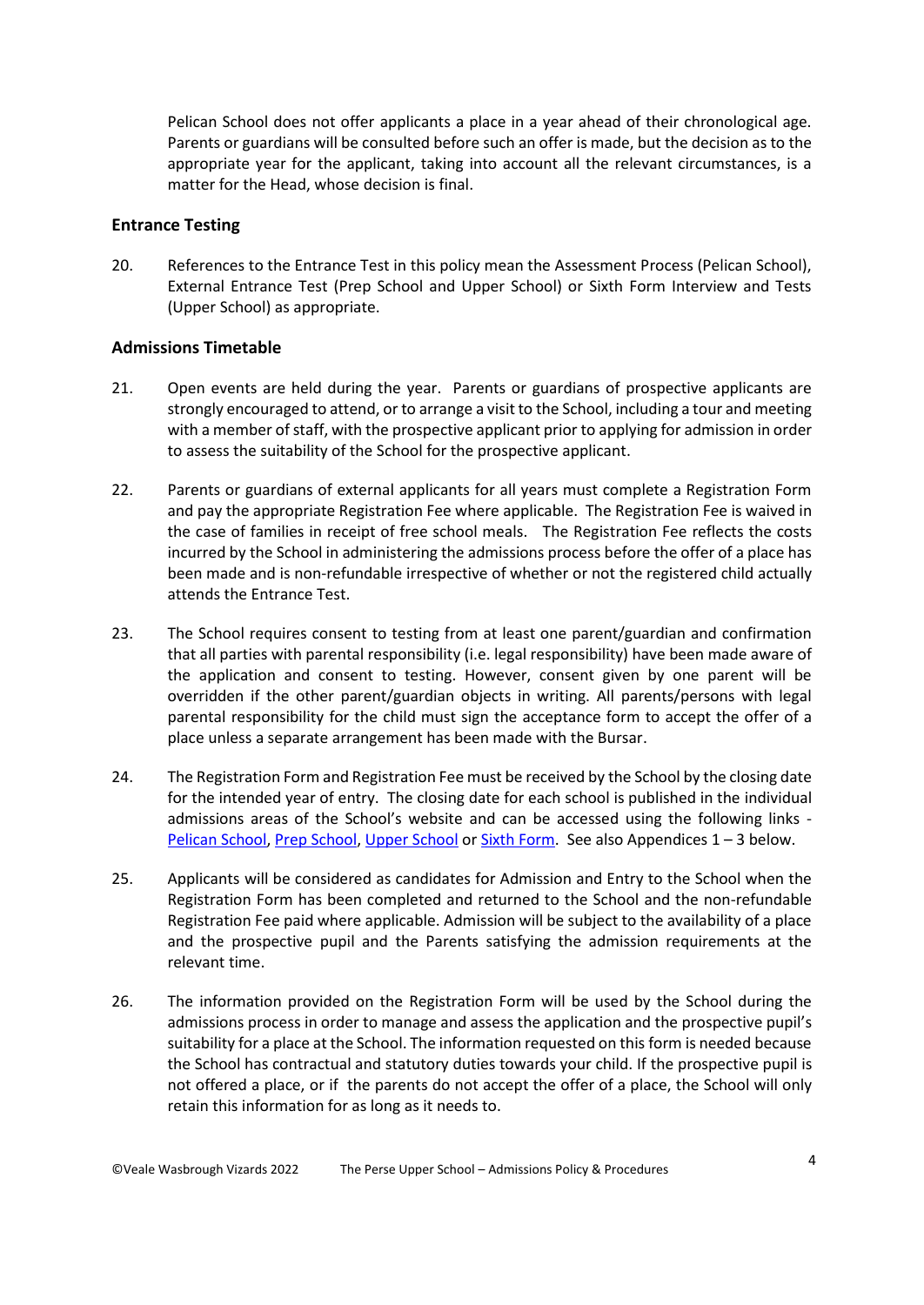- 27. If the applicant has any special educational needs or disability, parents or guardians must notify the School as set out in paragraph [8](#page-1-0) of the Special Education Needs and Disability section above. See also paragraph [9](#page-2-0) in relation to any reasonable adjustments required.
- 28. It is the Parent's responsibility at all times to ensure that their child has the appropriate immigration permission to live in the United Kingdom and to study at this School.
- 29. If your child is not a British or Irish citizen you must provide evidence of your child's right to live in the UK and study at the School when you complete the registration form. For children from EEA countries and Switzerland this could be proof of having been granted digital settled status under the UK's EU Settlement Scheme.
- 30. Additional admissions procedures and criteria may apply to international candidates for Sixth Form entry who require the School to sponsor their application for a visa to study in the UK. Parents should contact the Upper School admissions department for further details. For the avoidance of doubt, the School does not sponsor Child Student Visa applications for entry into the Pelican School, Prep School or Years 7 – 11 in the Upper School.
- 31. Failure to provide required documents (i.e reports, passport etc.) may result in registration being rejected and the applicant may not be able to attend for Entrance testing.
- 32. The School will seek a confidential written reference from the applicant's current school where applicable and no offer of a place will be made before receipt of this written reference. Where the applicant has been at their current school for less than two years, the School reserves the right to contact the previous school for a reference. However, where a reference has been delayed for any reason, the School may agree to make an offer conditional upon a satisfactory reference being received in due course.
- 33. After the closing date, parents or guardians who have completed a Registration Form and paid the appropriate Registration Fee will be sent details of the date and times of the Entrance Test, together with any relevant additional information relating to the tests. All tests, including for overseas candidates, take place at the School. Parents or guardians who have not heard from the School one week before the published date of the Entrance Test are requested to contact the School urgently. The School cannot accept responsibility for administrative errors or post going astray or for the prospective pupil being unavailable to attend the Entrance Test on the dates or times offered.
- 34. Failure to attend the entrance testing day (unless the school receives notification of illness or other exceptional circumstance) will be deemed by the School as confirmation of the parents' intention to withdraw their child from the admissions process.
- 35. Results of the Entrance Test are confidential to the School and are not released.
- 36. Letters offering places and scholarships or other awards will normally be sent within one month of the Entrance Test. Parents or guardians will be asked to accept the offer, complete and return the Acceptance Form and pay the securing and induction fee within the time specified in the offer letter. If no response to an offer has been received within the time specified in the offer letter, the School will assume that the offer has been declined and the place may be offered to an applicant from the waiting list. If parents or guardians wish to amend the agreed start date and defer the place this would need to be discussed with the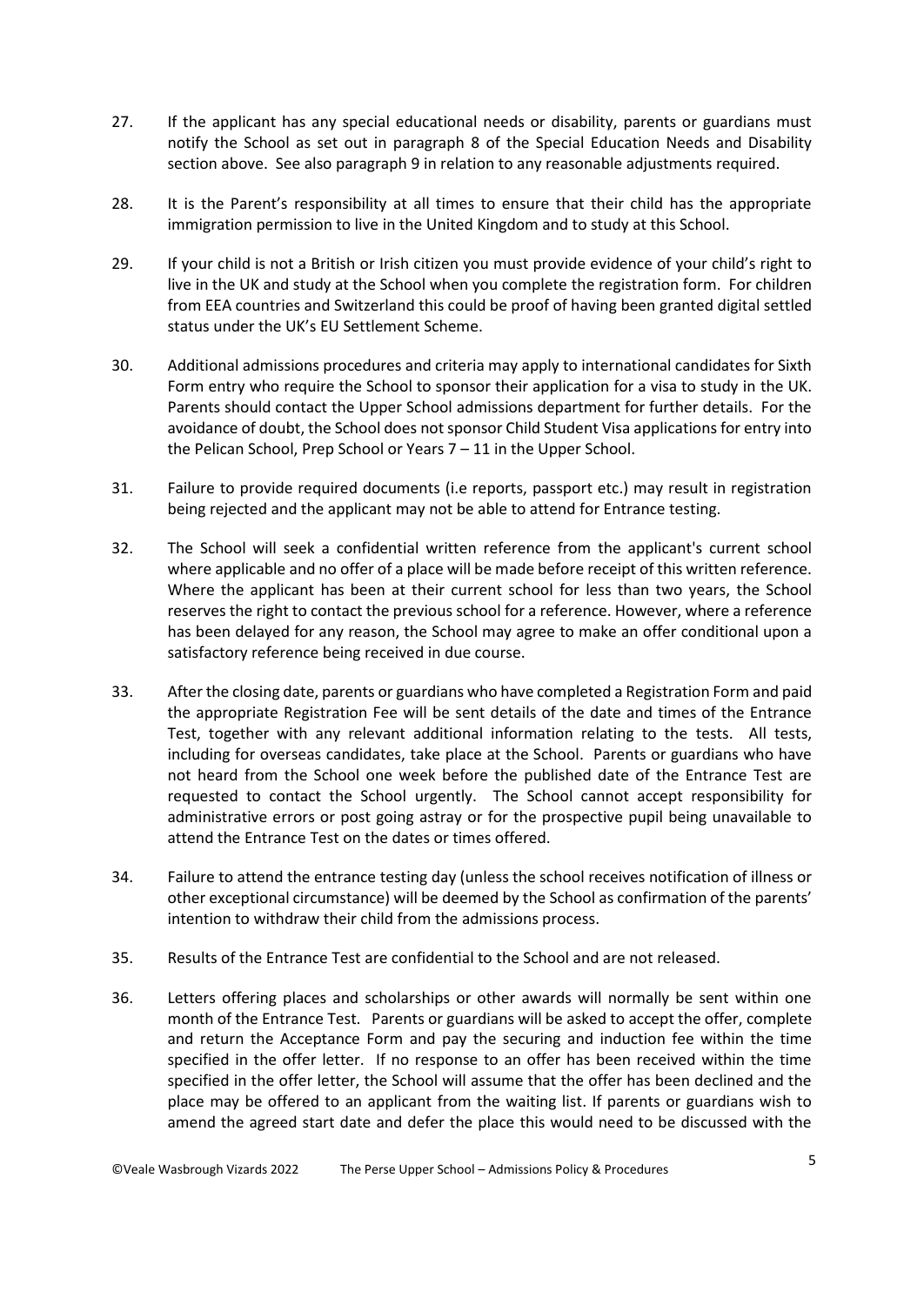Head on a case by case basis. This would only be agreed in exceptional circumstances (i.e. temporary secondment of parent overseas) and for a limited period of time during which school fees would be payable. The decision would take into account all relevant circumstances however the Head's decision would be final.

37. Letters will also be sent to those parents or guardians whose applicant has not gained a place and to those whose name has been placed on the waiting list. Details of how the of the waiting list operates in each school can be found in Appendices 1-3 below.

### **Selection**

- <span id="page-5-0"></span>38. The preconditions for admission are that:
	- The applicant is of the appropriate age and sufficient maturity.
	- The family/child have made reasonable attempts to get to know the school e.g. have attended a tour, open day or taster morning,
	- Parents and applicants (in an age appropriate manner) will be expected to engage and support the Perse values which are published on our website.
	- The School is able to provide adequately for any disability or special educational needs (if any) the applicant may have, making reasonable adjustments where necessary.
	- The School, having made reasonable adjustments, has the capacity to cope with any disability the applicant may have.
	- Any reference provided by the present school reports satisfactory attitudes and conduct on the part of parents or guardians and the applicant.
	- Fees (if applicable) at the present or previous school(s) have been paid.
	- The applicant has the legal right to live and study in the UK, or for those aged 16-18 will be sponsored by the School to do so.
	- Following entry to the School, the applicant will reside during term time within a reasonable daily travelling distance (usually considered to be one hour's travelling time for the Prep and Upper Schools and 45 minutes travelling time for the Pelican School) from the School with their parents or legal guardian (or in the case of those aged 16-18 where the Parents are resident outside the United Kingdom, in accommodation arranged by an education guardian acceptable to the School).
- 39. The criteria for selection for each Relevant School are set out in Appendices  $1 3$  below.
- 40. Subject to paragraph [38](#page-5-0) above, preference will be afforded to candidates who demonstrate special aptitudes or gifts (with the exception of applicants to the Pelican School). The School is looking for intellectually strong and balanced pupils and those with talents in sports, music and the arts, and for pupils who will benefit from the educational provision the School offers and contribute to school life.
- <span id="page-5-1"></span>41. All applicants will be treated equally, irrespective of their or their parents' race, sexual orientation, religion or belief, pregnancy or maternity, sex, gender reassignment or any disability. Applicants will also be treated equally in respect of their parents' age, gender or marital or civil partnership.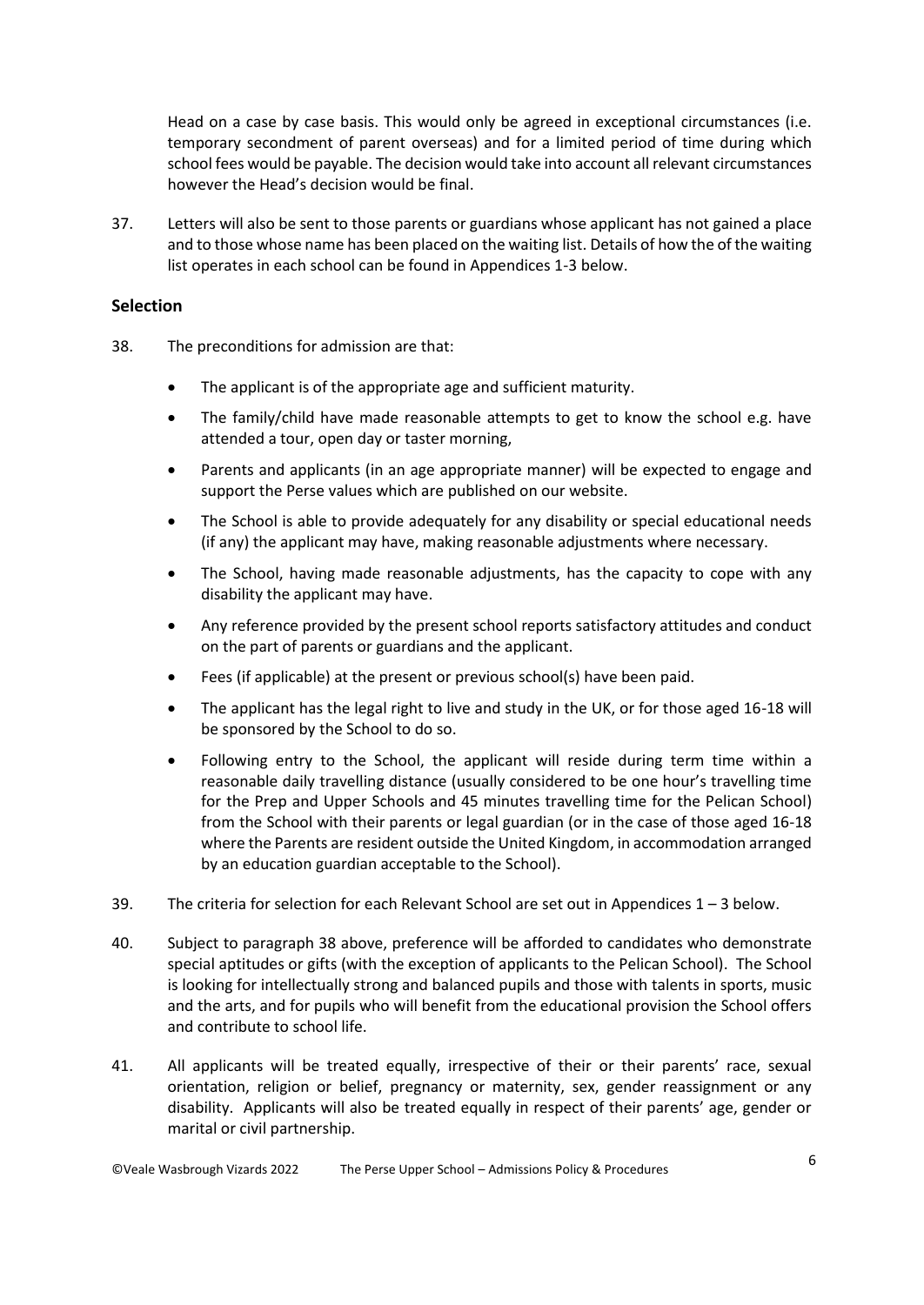- 42. Admissions Record: A confidential form of Admissions Record will be completed for each applicant. The School has an obligation under the Education (Pupil Registration) (England) Regulations 2006 (as amended) to maintain an admissions register and inform the local authority of any pupil who is going to be added or deleted from the School's admissions register at non-standard transition points. All records created for the purposes of the procedures set out in this policy are managed in accordance with the School's policies that apply to the retention and destruction of records.
- 43. Data Protection: The records created in accordance with this policy may contain personal data. The School has a number of privacy notices which explain how the School will use personal data about pupils and parents. The privacy notices are published on the School's website.

| <b>Authorised by</b>  | Jonathan Scott<br>On behalf of the Board of Governors |
|-----------------------|-------------------------------------------------------|
| <b>Effective Date</b> | 19th April 2022                                       |

| Date of next review           | March 2023 (or earlier as required)                                                  |
|-------------------------------|--------------------------------------------------------------------------------------|
| <b>Circulation on request</b> | Governors / teaching staff / support staff / parents / pupils                        |
|                               | Published on the School's website and available from the<br>School Office on request |
| <b>Status</b>                 | Advisory and non-contractual                                                         |

The Perse School, Hills Road, Cambridge, CB2 8QF +44 (0) 1223 403800 | perse.co.uk

The Perse School is a charitable company limited by guarantee (company number 5977683, registered charity number 1120654) registered in England and Wales whose office is situated at The Perse School, Hills Road, Cambridge, CB2 8QF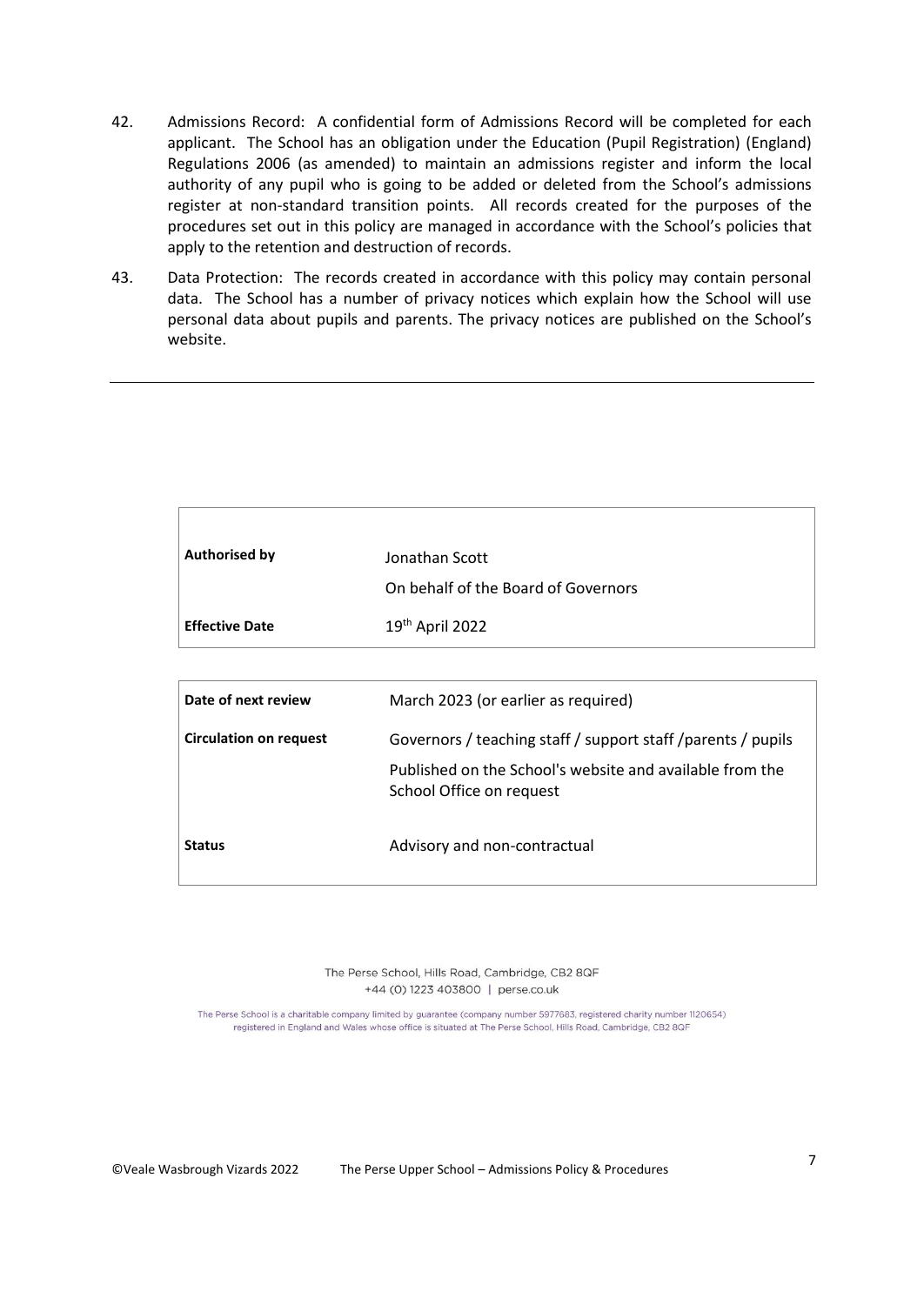# Appendix 1 – Upper School

### **Application Deadlines**

- <span id="page-7-0"></span>1. For external applicants for entry into all years other than Year 12 (Lower Sixth), the Registration Form, and Registration Fee must be received by the School by the closing date which is published in the [Upper School admissions area](https://www.perse.co.uk/admissions/upper/register/) of the School's website. The closing date is typically  $1<sup>st</sup>$  December in the year prior to entry.
- <span id="page-7-1"></span>2. For external applicants for entry into Year 12 (Lower Sixth), the Registration Form and Registration Fee must be received by the School by the Lower Sixth closing date which is published in the [Sixth Form admissions area](https://www.perse.co.uk/admissions/sixth/register/) of the School's website. The closing date is typically in early November in the year prior to entry.

# **Register of Interest**

- <span id="page-7-4"></span>3. The Upper School operates a Register of Interest List for prospective pupils who:
	- Are seeking entry into the School at the usual entry points i.e. the start of the Michaelmas term for Years 7, 9 and 12 but were not registered for entry prior to the closing dates referred to in Appendix 1 paragraphs [1](#page-7-0) or [2](#page-7-1) above; or
	- Are seeking entry into the School for any other stage either at the start of the next academic year or during the current academic year.

Should a place subsequently became available, all prospective pupils on the Register of Interest for that school year of entry will be invited to complete a Registration Form, pay the Registration Fee and attend for testing.

# **Entrance Tests**

- 4. External applicants for entry points other than Year 12 (Lower Sixth) are required to sit the External Entrance Tests on the date set by the School which is usually in January in the academic year prior to entry (or at other times in the year when vacancies have arisen). The School will normally interview candidates, but reserves the right to interview selected candidates only, based on their performance in the External Entrance Tests, and consideration of the written reference from their current school and previous school references.
- 5. External applicants for Year 12 (Lower Sixth) are required to attend the Sixth Form Interview and Tests and any offer of a place will be conditional on GCSE or IGCSE results (subject to Appendix 1 paragraph [6](#page-7-2) below).
- <span id="page-7-2"></span>6. External applicants for Year 12 (Lower Sixth) who are not taking GCSE or IGCSE examinations must undergo additional testing appropriate to each individual applicant. Any offer of a place made to these candidates will be unconditional subject to Appendix 1 paragraph [7](#page-7-3) below.
- <span id="page-7-3"></span>7. External applicants for entry into Year 12 (Lower Sixth) for whom English is an additional language, and all those seeking Child Student visa sponsorship must provide proof that they have achieved an International English Language Testing System (IELTS) score of at least 6.5 with a minimum of 6.5 in each of the listening, reading, writing and speaking sections. This must be submitted with the registration form no later than the application deadline published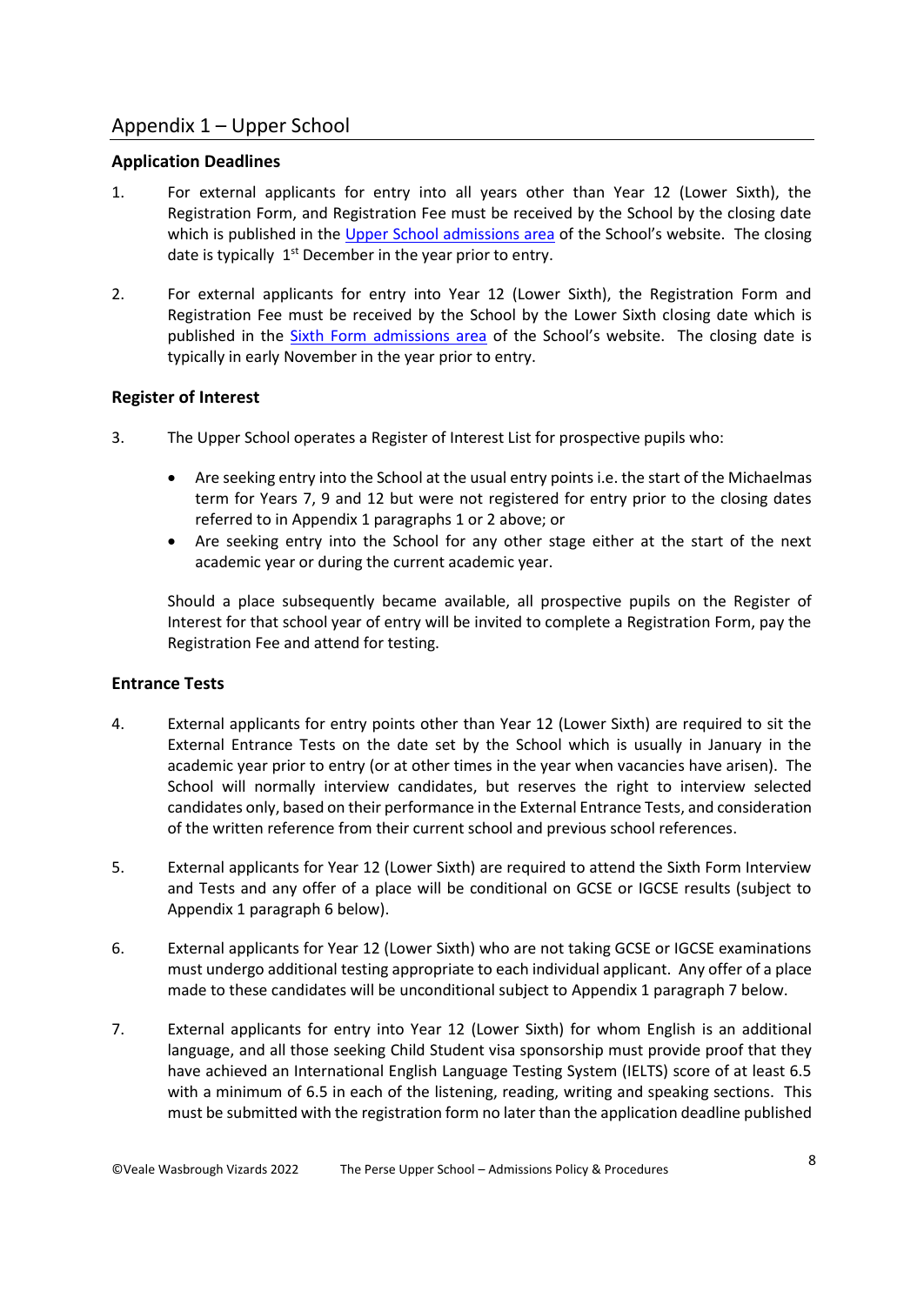in th[e Sixth Form admissions area](https://www.perse.co.uk/admissions/sixth/register/) of the School's website (see Appendix 1, paragraph [2](#page-7-1) above) with the registration form.

### **Interview**

- 8. The interview performance is only one of a number of the selection criteria.
- 9. The aim of the interview will be to explore the applicant's suitability for a place when considered against the four Perse Values.
- 10. The interview will not include questions that imply bias in any respect identified in paragraph [41](#page-5-1) of the admissions policy and interview procedures will be regularly reviewed by the Senior staff to ensure their objectivity.

### **Selection Criteria**

- 11. The criteria for selection for the Upper School are:
	- For external applicants, success in the relevant interviews and entrance tests; and
	- For external applicants, a positive confidential reference received from the applicant's present school; and
	- For external applicants a successful interview at the School; and
	- For Prep School pupils, being judged suitable for progression to the School by continuous assessment of their Prep School work, or by success in the External Entrance Test if required by the Prep School Head; and
	- Year 12 (Lower Sixth) entry students are normally set an offer based on achieving a minimum number of points at I/GCSE. The minimum number is published in the [admissions area](http://www.perse.co.uk/admissions/sixth/joining/) of the School's website. In normal circumstances the School will expect candidates to have at least a 7 or 8 grade in subjects to be taken at A' level, an 8 grade is required for biology, chemistry, physics and maths and a 9 grade for further maths study; and

Commitment to the School's values as set out in our values statement.

### **Operation of the Waiting List**

- 12. If, after the acceptance deadline, places remain unfilled, applicants on the waiting list may be offered a place in waiting list rank order.
- 13. The waiting list will operate for a period of time after the standard acceptance deadline has passed. Thereafter the waiting list will close, and any remaining waiting list applicants will be advised that the School is unable to offer them a place.
- 14. Parents of unsuccessful waiting list applicants may request that their child be included on the Register of Interest List (see Appendix 1 paragraph [3](#page-7-4) above). Should a place subsequently become available, the Parents will be invited to make a separate and new application, requiring completion of a new Registration Form, payment of the Registration Fee, and attendance for further testing.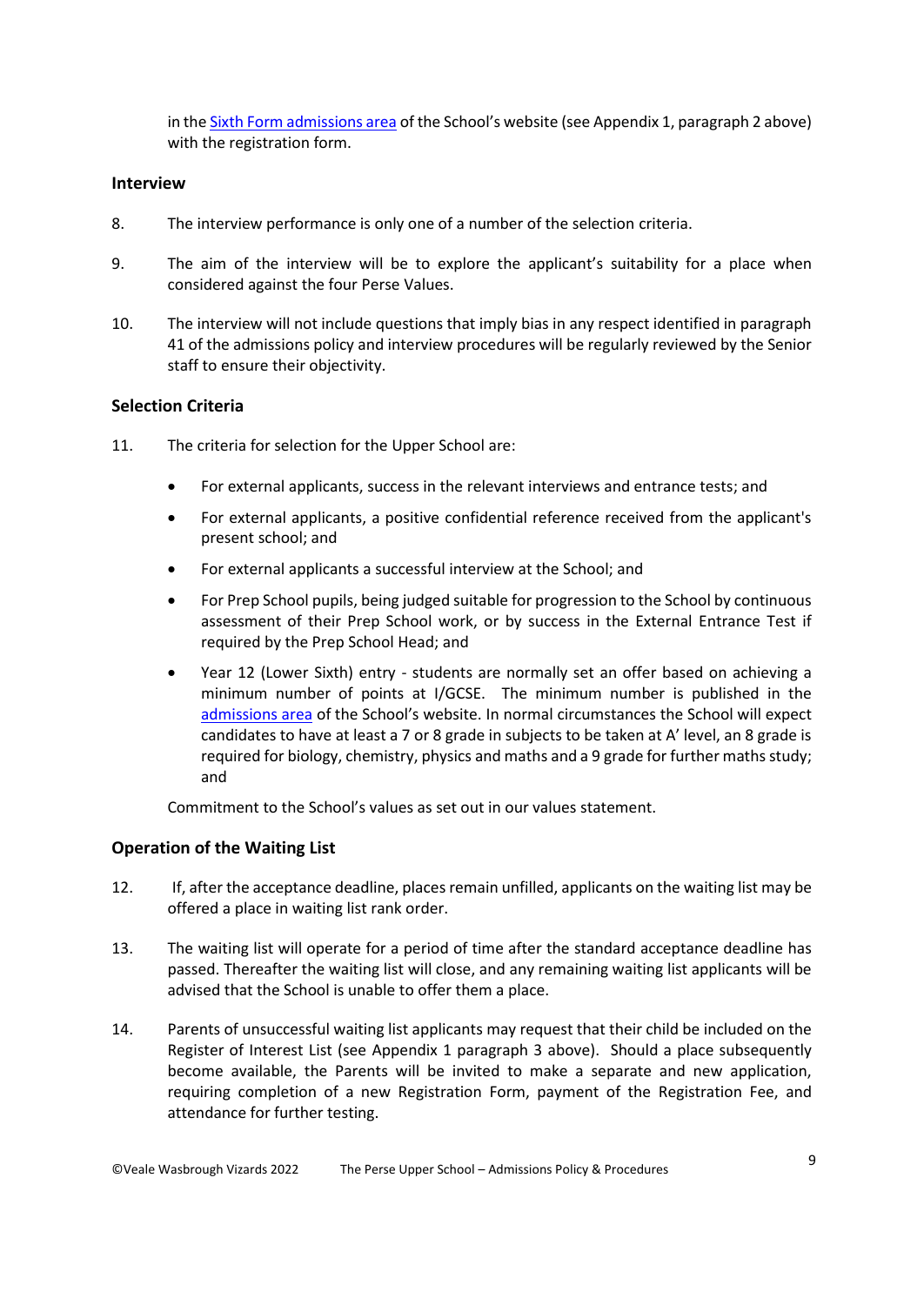### **Pupils Transferring from the Prep School**

15. Pupils at the Perse Preparatory School do not sit the External Entrance Test. Instead their suitability for the Upper School is judged by continuous assessment of their Prep School work. Prep School pupils whose performance under continuous assessment is giving cause for concern, will be set specific targets by Prep School staff. If these targets are not met, the Prep School Head will consult Parents before the end of the Michaelmas term in Year 6 and may not recommend the Pupil for automatic transfer to the Upper School. If parents would like the Pupil to seek entry to the Upper School against the advice of the Prep School Head, they may register the Pupil for entry to the Upper School as described in paragraph [22](#page-3-0) of the admissions policy and Appendix 1 paragraph [1,](#page-7-0) although they will not be required to pay the Registration Fee. Under these circumstances, the Pupil will sit the External Entrance test and be assessed as if they are an external (ie non Perse Prep School) applicant.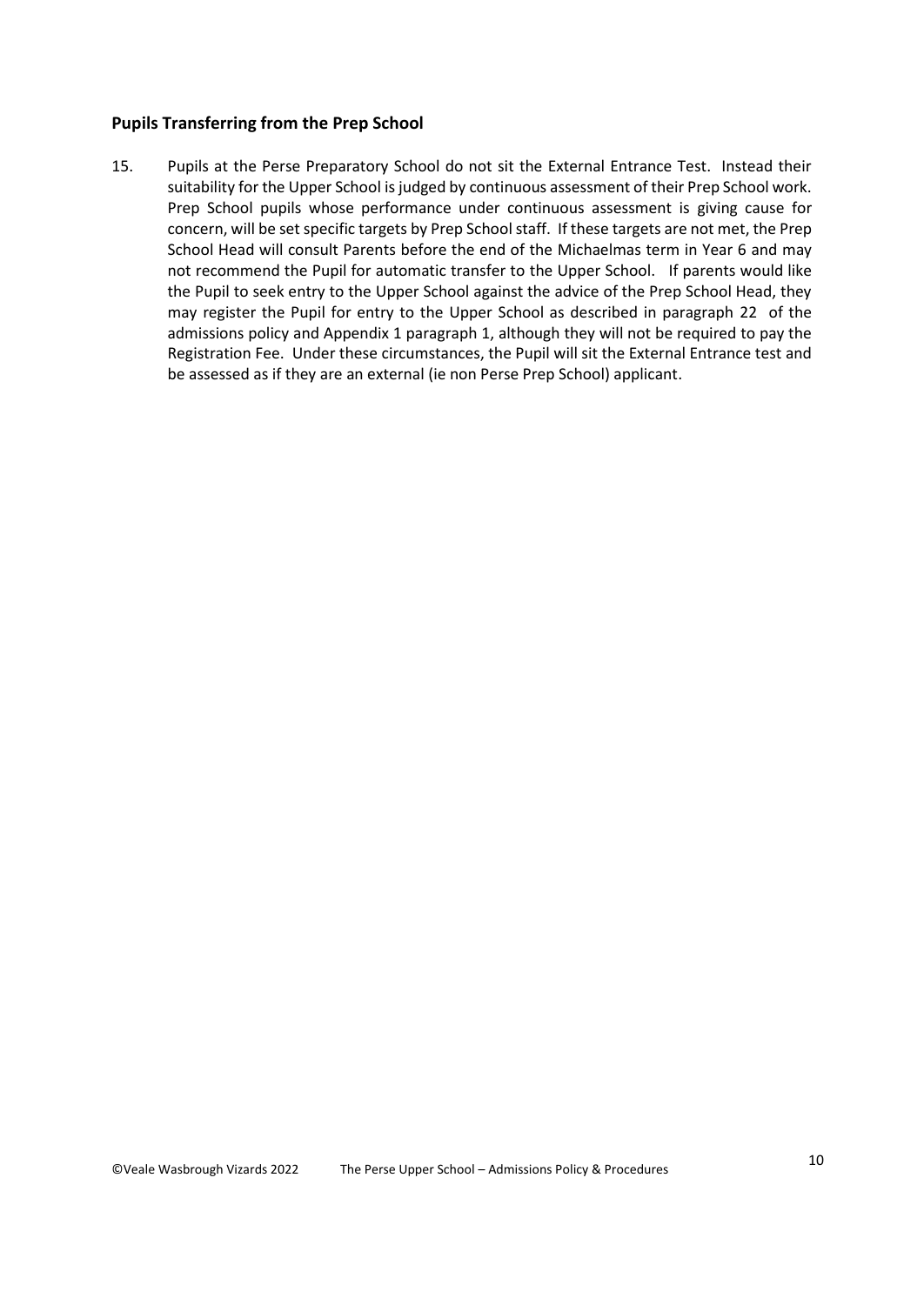# Appendix 2 – Prep School

# **Application Deadline**

<span id="page-10-0"></span>1. The Registration Form and Registration Fee should be received by the School by the closing date which is published in the [Prep admissions area](https://www.perse.co.uk/admissions/prep/register/) of the School website. Typically this will be in the first week of December in the calendar year preceding intended entry.

# **Register of Interest**

- <span id="page-10-1"></span>2. The Prep School operates a Register of Interest List for prospective pupils who are seeking entry into the School during the current year or at the start of the next year but were not registered for entry prior to the closing dates referred to in Appendix 2 paragraph [1](#page-10-0) above.
- 3. Should a place subsequently become available, all prospective pupils on the Register of Interest for that school year of entry will be invited to complete a Registration Form, pay the Registration Fee and attend for testing.

# **Entrance Tests**

4. External applicants are required to sit the External Entrance Test on the date set by the School which is usually in the January prior to the academic year of entry (or at other times in the year when vacancies have arisen).

# **Selection Criteria**

- 5. The academic criteria for selection for the School are:
	- For external applicants, success in the School's External Entrance Test; and
	- For external applicants, a positive confidential reference from the applicant's present school; and
	- For Pelican School pupils, being judged suitable for progression to the Prep School by continuous assessment of their Pelican School work, or by success in the External Entrance Test if required by the Pelican School Head; and
	- Commitment to the School's values as set out in our values statement.

# **Operation of the Waiting List**

- 6. If, after the acceptance deadline, places remain unfilled, applicants on the waiting list may be offered a place in waiting list rank order. The waiting list will remain open until the start of the summer term prior to the intended year of entry.
- 7. Waiting list places are not carried over to the following academic year. Parents of unsuccessful waiting list applicants may request that their child be included on the Register of Interest (see Appendix 2 paragraph [2\)](#page-10-1). Should a place subsequently become available, the parents will be invited to make a separate and new application, requiring completion of a new Registration Form, payment of the Registration Fee, and attendance for further testing.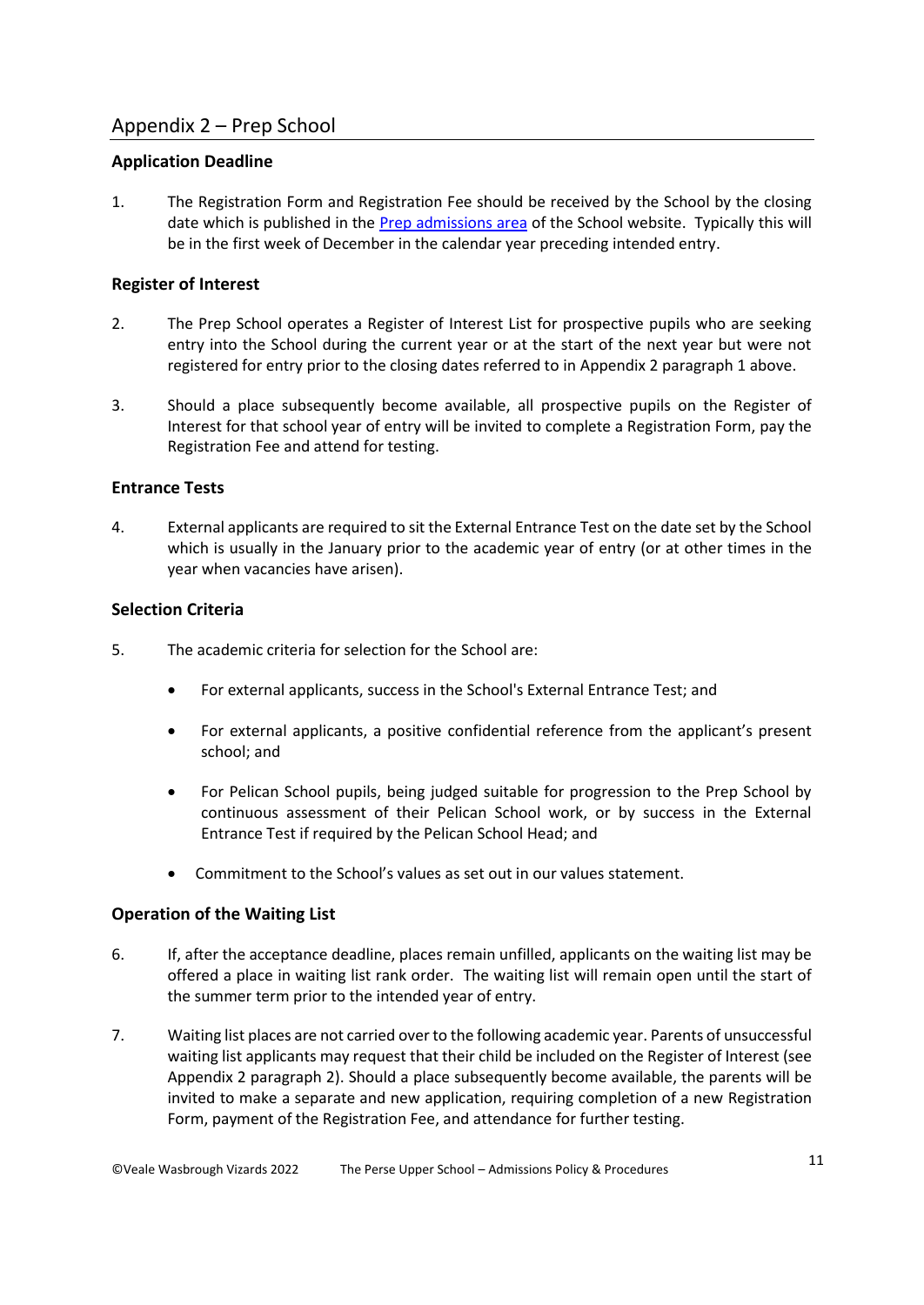### **Pupils Transferring from the Pelican School**

8. Pupils at the Perse Pelican School do not sit the External Entrance Test. Instead their suitability for the School is judged by continuous assessment of their Pelican School work. The Pelican School Head will consult with Parents before the end of the Michaelmas Term in Year 2 if there appears to be any reason why their child may be refused a place at the Prep School. If, as a result of continuous assessment and teacher assessment, the Prep School is unable to offer the child a place, the staff at the Pelican School will work with the parents to find a suitable school for their child. If parents would like their child to seek entry to the Prep School against the advice of the Pelican School, they may register their child for entry to the Prep School as described in paragraphs [22](#page-3-0) of the admissions policy and Appendix 2 paragraph [1,](#page-10-0) although they will not be required to pay the Registration Fee. Under these circumstances the child will sit the External Entrance test and be assessed as if they are an external (ie non-Perse Pelican School) applicant.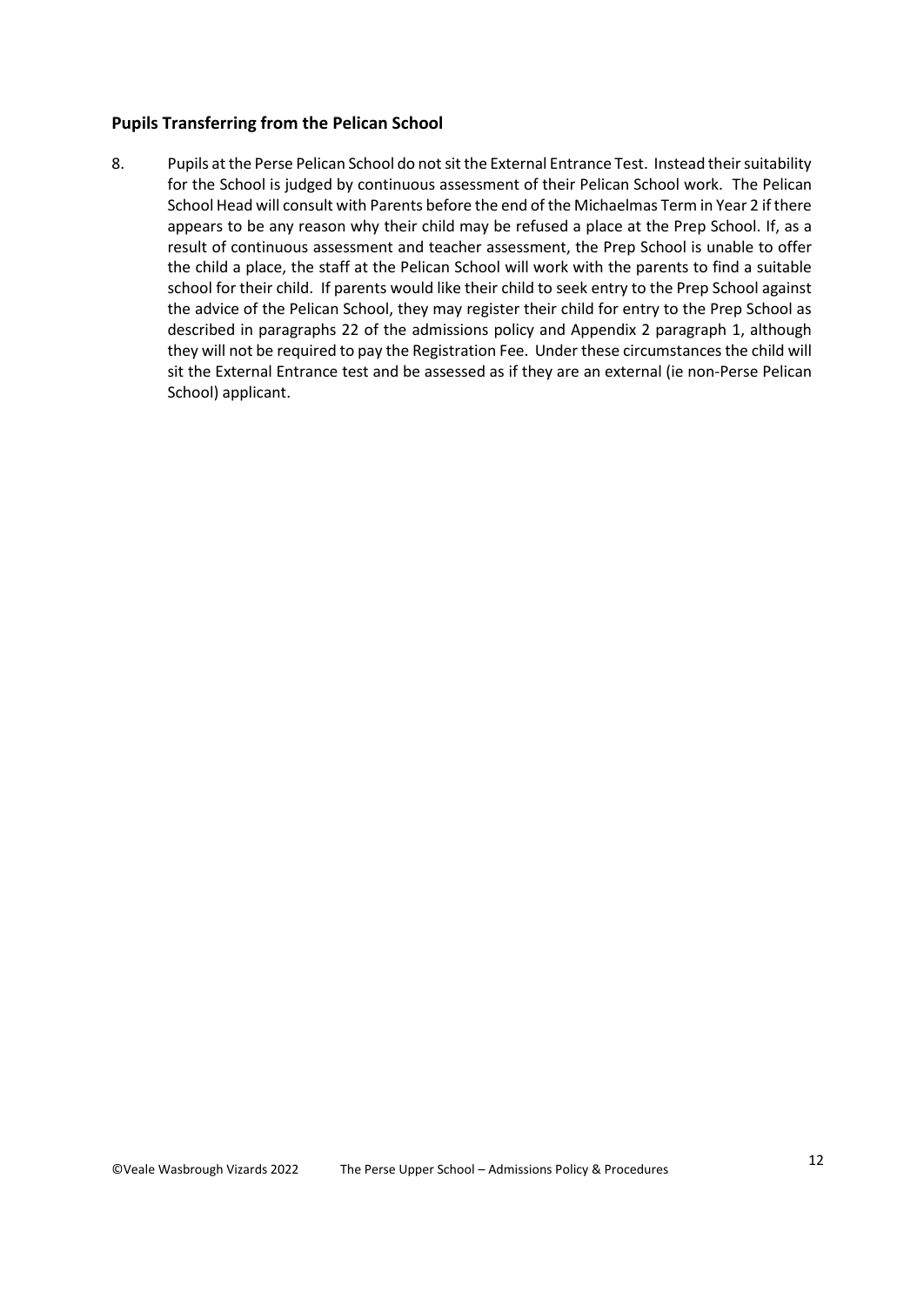# Appendix 3 – Pelican School

# **Application Deadlines**

- 1. For applicants for entry to the Pelican School, the Registration Form and Registration Fee must be received by the School by the closing date which is published in the [Pelican](https://www.perse.co.uk/admissions/pelican/register/) School [admissions area](https://www.perse.co.uk/admissions/pelican/register/) of the School's website. The closing date is typically in mid October in the year prior to entry for Reception and in the first week of December in the year prior to entry for Nursery.
- 2. Late applications received after the registration deadline referred to in Appendix 3 paragraph 1 above will be registered for entry in the following academic year. However if a place in the original intended year of entry becomes available after the waiting list has closed, they will be invited for testing along with unsuccessful waiting list applicants who have re-registered
- 3. If a place is available at any other point in the year, the School may accept a Registration Form along with the appropriate Registration Fee for a prospective pupil after the published closing date. An assessment time will be arranged with the parents of the registered child.

# **Register of Interest**

- 4. The Pelican School operates a Register of Interest List for prospective pupils who are seeking entry into the School during the current year or at the start of the next year but were not registered for entry prior to the closing dates referred to in Appendix 3 paragraph 1 above.
- 5. Should a place subsequently become available, all prospective pupils on the Register of Interest for that school year of entry will be invited to complete a Registration Form, pay the Registration Fee and attend for testing.

# **Assessment Process**

- 6. Children registered for entry into Nursery or Reception will be invited to attend an admissions session. To help the children know what to expect when they visit the school, a welcome guide will be sent to parents prior to this session and will include photos of the members of staff they will meet at the session. Children registered for entry into Years 1 or 2 will be invited to a longer session, spending time in an appropriate class as part of the Assessment Process.
- 7. Parents of Nursery applicants will be provided with a form to request their preferences for sessions in the nursery prior to the admissions sessions. This form must be returned to the School when the applicant attends their session. This form does not form part of the admissions process and the number of sessions indicated does not have any bearing on the offer of a place.
- 8. With the exception of Reception, assessments for entry to the School in the following September take place during the preceding January. Assessments for entry to Reception in the following September take place during the preceding Michaelmas term, one year ahead of the child's proposed date of entry to the School. Once registered, parents or guardians who have completed a Registration Form and paid the Registration Fee will be sent details of the date and times of the play or class sessions and Assessment Process. Parents or guardians of registered children who have not heard from the School by the beginning of the Michaelmas